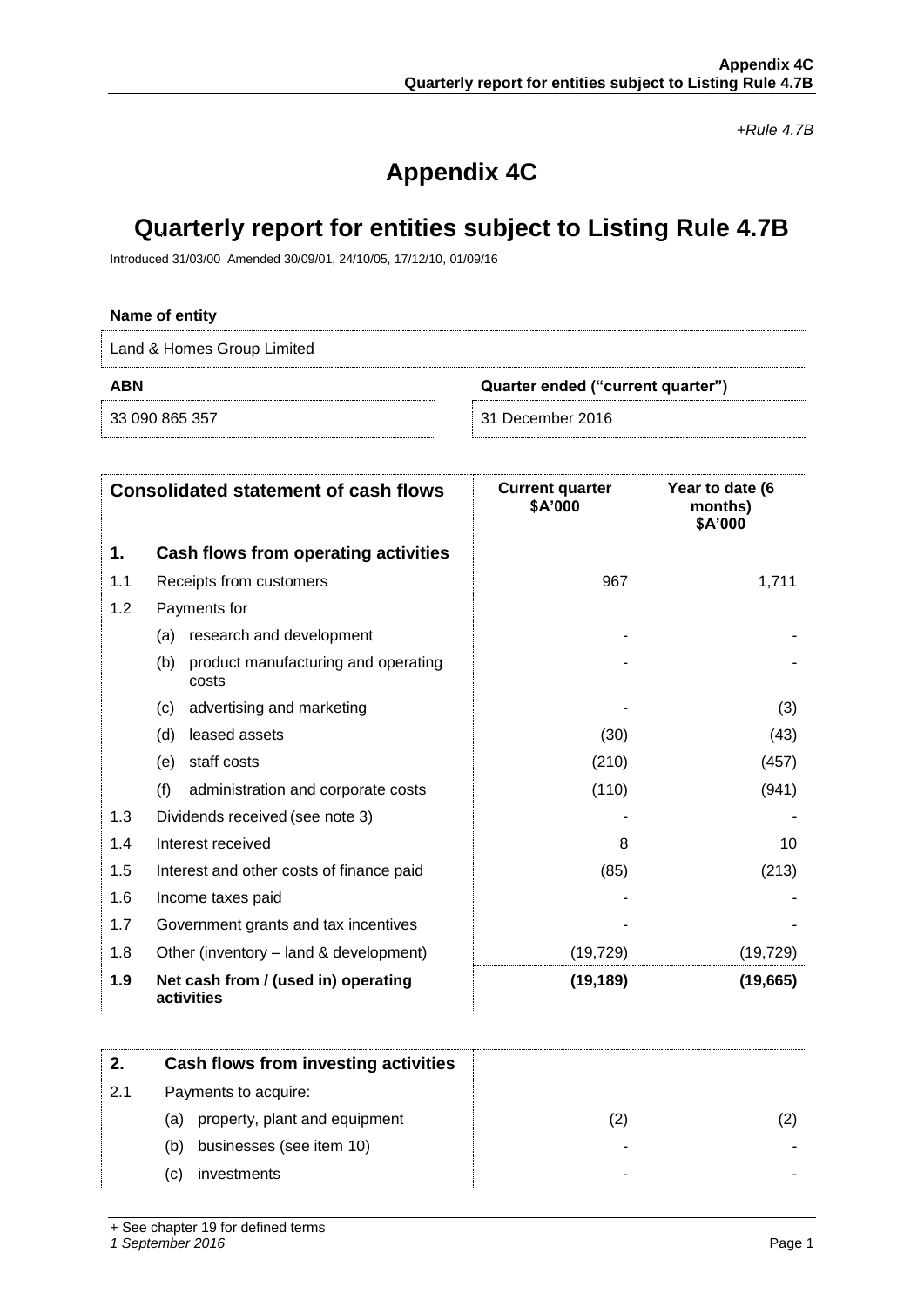**Appendix 4C Quarterly report for entities subject to Listing Rule 4.7B**

|     | <b>Consolidated statement of cash flows</b>       | <b>Current quarter</b><br>\$A'000 | Year to date (6<br>months)<br>\$A'000 |
|-----|---------------------------------------------------|-----------------------------------|---------------------------------------|
|     | intellectual property<br>(d)                      |                                   |                                       |
|     | other non-current assets<br>(e)                   | (15)                              | (1,035)                               |
| 2.2 | Proceeds from disposal of:                        |                                   |                                       |
|     | property, plant and equipment<br>(a)              |                                   |                                       |
|     | businesses (see item 10)<br>(b)                   |                                   |                                       |
|     | (c)<br>investments                                |                                   |                                       |
|     | (d)<br>intellectual property                      |                                   |                                       |
|     | (e)<br>other non-current assets                   |                                   |                                       |
| 2.3 | Cash flows from loans to other entities           |                                   |                                       |
| 2.4 | Dividends received (see note 3)                   |                                   |                                       |
| 2.5 | Other (provide details if material)               |                                   |                                       |
| 2.6 | Net cash from / (used in) investing<br>activities | (17)                              | (1,037)                               |

| 3.   | Cash flows from financing activities                                           |        |         |
|------|--------------------------------------------------------------------------------|--------|---------|
| 3.1  | Proceeds from issues of shares                                                 |        | 8,606   |
| 3.2  | Proceeds from issue of convertible notes                                       |        |         |
| 3.3  | Proceeds from exercise of share options                                        |        |         |
| 3.4  | Transaction costs related to issues of<br>shares, convertible notes or options |        |         |
| 3.5  | Proceeds from borrowings                                                       | 13,500 | 13,500  |
| 3.6  | Repayment of borrowings                                                        |        | (1,770) |
| 3.7  | Transaction costs related to loans and<br>borrowings                           |        |         |
| 3.8  | Dividends paid                                                                 |        |         |
| 3.9  | Other (provide details if material)                                            |        |         |
| 3.10 | Net cash from / (used in) financing<br>activities                              | 13,500 | 20,336  |

| 4.  | Net increase / (decrease) in cash and<br>cash equivalents for the period |           |          |
|-----|--------------------------------------------------------------------------|-----------|----------|
| 4.1 | Cash and cash equivalents at beginning of<br>quarter/year to date        | 6,084     | 744      |
| 4.2 | Net cash from / (used in) operating<br>activities (item 1.9 above)       | (19, 189) | (19,665) |
| 4.3 | Net cash from / (used in) investing activities<br>(item 2.6 above)       | (17)      | (1,037)  |
| 4.4 | Net cash from / (used in) financing activities<br>(item 3.10 above)      | 13,500    | 20.336   |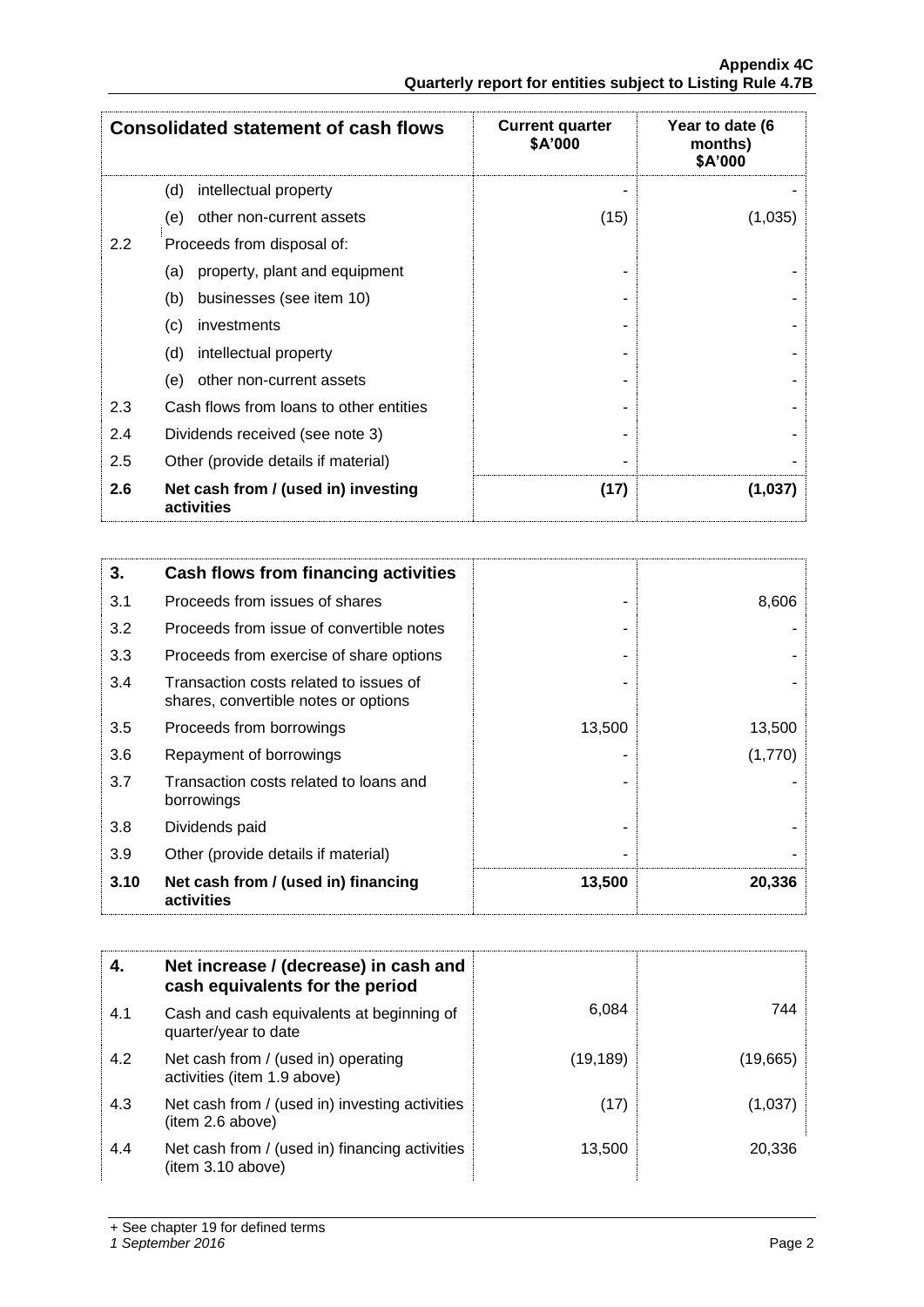| Consolidated statement of cash flows |                                                      | <b>Current quarter</b><br>\$A'000 | Year to date (6<br>months)<br>\$A'000 |
|--------------------------------------|------------------------------------------------------|-----------------------------------|---------------------------------------|
| 4.5                                  | Effect of movement in exchange rates on<br>cash held |                                   |                                       |
| 4.6                                  | Cash and cash equivalents at end of<br>quarter       | 378                               |                                       |

| 5.  | Reconciliation of cash and cash<br>equivalents<br>at the end of the quarter (as shown in the<br>consolidated statement of cash flows) to the<br>related items in the accounts | <b>Current quarter</b><br>\$A'000 | <b>Previous quarter</b><br>\$A'000 |
|-----|-------------------------------------------------------------------------------------------------------------------------------------------------------------------------------|-----------------------------------|------------------------------------|
| 5.1 | <b>Bank balances</b>                                                                                                                                                          | 378                               | 1,084                              |
| 5.2 | Call deposits                                                                                                                                                                 |                                   | 2,000                              |
| 5.3 | <b>Bank overdrafts</b>                                                                                                                                                        |                                   |                                    |
| 5.4 | Other (Term deposit)                                                                                                                                                          |                                   | 3,000                              |
| 5.5 | Cash and cash equivalents at end of<br>quarter (should equal item 4.6 above)                                                                                                  | 378                               | 6,084                              |

| 6.  | Payments to directors of the entity and their associates                           | <b>Current quarter</b><br><b>\$A'000</b> |
|-----|------------------------------------------------------------------------------------|------------------------------------------|
| 6.1 | Aggregate amount of payments to these parties included in item 1.2                 | 54                                       |
| 6.2 | Aggregate amount of cash flow from loans to these parties included<br>in item 2.3  |                                          |
| 6.3 | Include below any explanation necessary to understand the transactions included in |                                          |

items 6.1 and 6.2

Item 6.1 includes Director fees paid for the quarter ended 31 December 2016.

| 7. | Payments to related entities of the entity and their |
|----|------------------------------------------------------|
|    | associates                                           |

- 7.1 Aggregate amount of payments to these parties included in item  $1.2$
- 7.2 Aggregate amount of cash flow from loans to these parties included in item 2.3
- 7.3 Include below any explanation necessary to understand the transactions included in items 7.1 and 7.2

NA

## *1 September 2016* Page 3

-

**Current quarter \$A'000**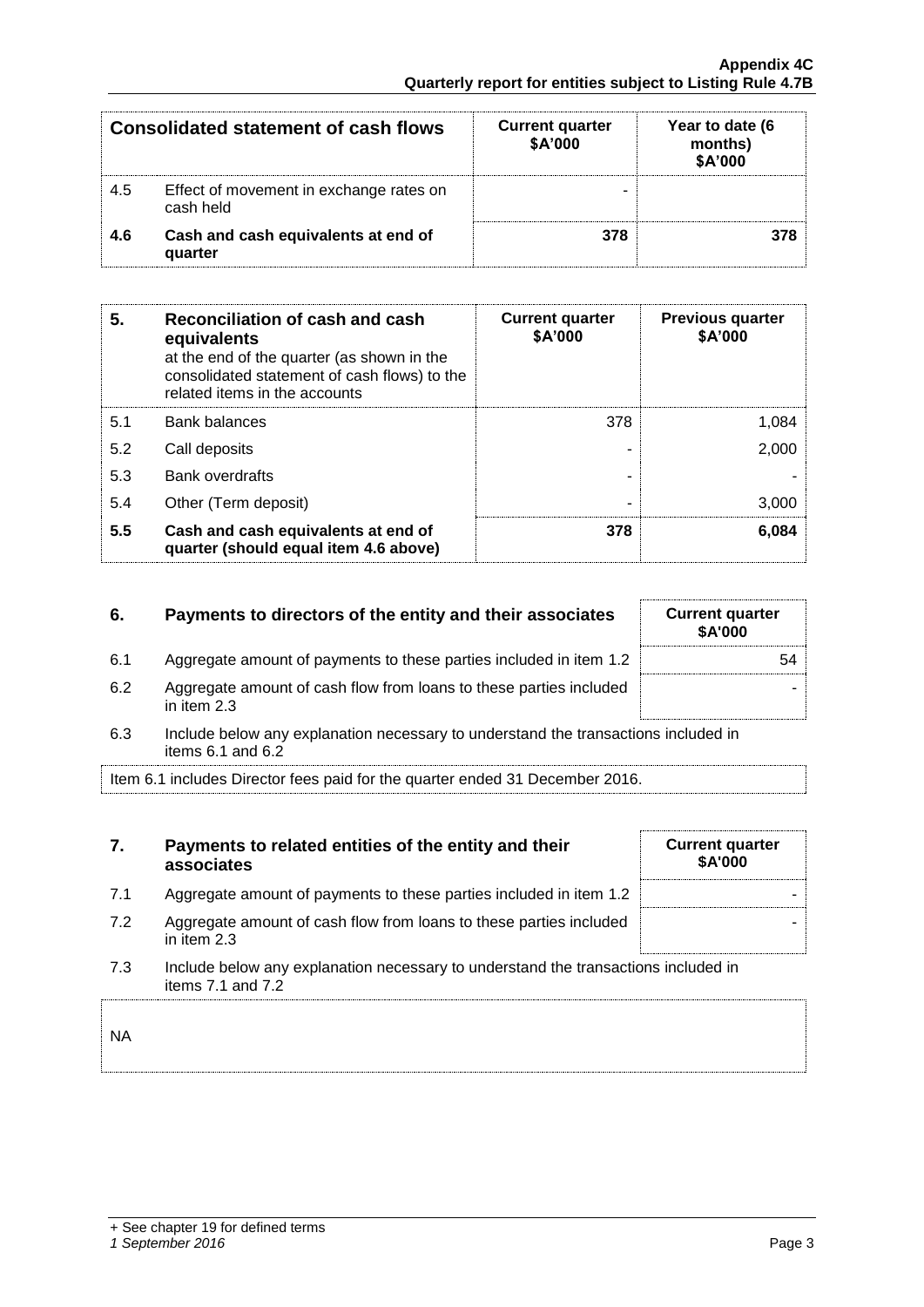| 8. | <b>Financing facilities available</b> |
|----|---------------------------------------|
|    | Add notes as necessary for an         |
|    | understanding of the position         |

8.1 Loan facilities

8.2 Credit standby arrangements

8.3 Other (please specify)

| <b>Total facility amount</b><br>at quarter end<br>\$A'000 | Amount drawn at<br>quarter end<br>\$A'000 |
|-----------------------------------------------------------|-------------------------------------------|
| 29.960                                                    | 29.960                                    |
|                                                           |                                           |
|                                                           |                                           |

8.4 Include below a description of each facility above, including the lender, interest rate and whether it is secured or unsecured. If any additional facilities have been entered into or are proposed to be entered into after quarter end, include details of those facilities as well.

During the quarter, an additional loan facility was sourced with the United Overseas Bank, for an amount of \$14,000,000. The loan is subject to an interest margin of 2.0% per annum over and above the relevant period Bank Bill Swap Reference Rate. The loan is secured by way of a first registered mortgage over the property located at 44 – 100 Barry Parade, Queensland.

United Overseas Bank provided a \$15,960,000 loan for the purpose of purchasing the Wharf Street property. The loan is subject to an interest margin of 1.5% per annum over and above the relevant period Bank Bill Swap Reference Rate, currently this is being charged at 3.17%. The loan is secured by way of a first legal mortgage over the commercial office building located at 207 Wharf Street, Spring Hill, Brisbane.

| 9.  | <b>Estimated cash outflows for next quarter</b> | \$A'000 |
|-----|-------------------------------------------------|---------|
| 9.1 | Research and development                        |         |
| 9.2 | Product manufacturing and operating costs       |         |
| 9.3 | Advertising and marketing                       |         |
| 9.4 | Leased assets                                   | 16      |
| 9.5 | Staff costs                                     | 106     |
| 9.6 | Administration and corporate costs              | 410     |
| 9.7 | Other – inventory (property development costs)  | 1,096   |
| 9.8 | <b>Total estimated cash outflows</b>            | 1,628   |

| 10.  | Acquisitions and disposals of<br>business entities<br>(items $2.1(b)$ and $2.2(b)$ above) | <b>Acquisitions</b> | <b>Disposals</b> |
|------|-------------------------------------------------------------------------------------------|---------------------|------------------|
| 10.1 | Name of entity                                                                            | <b>NA</b>           | NА               |
| 10.2 | Place of incorporation or<br>registration                                                 | <b>NA</b>           | <b>NA</b>        |
| 10.3 | Consideration for acquisition or<br>disposal                                              | NA.                 | NA.              |
| 10.4 | Total net assets                                                                          | <b>NA</b>           | <b>NA</b>        |
| 10.5 | Nature of business                                                                        | <b>NA</b>           | NА               |